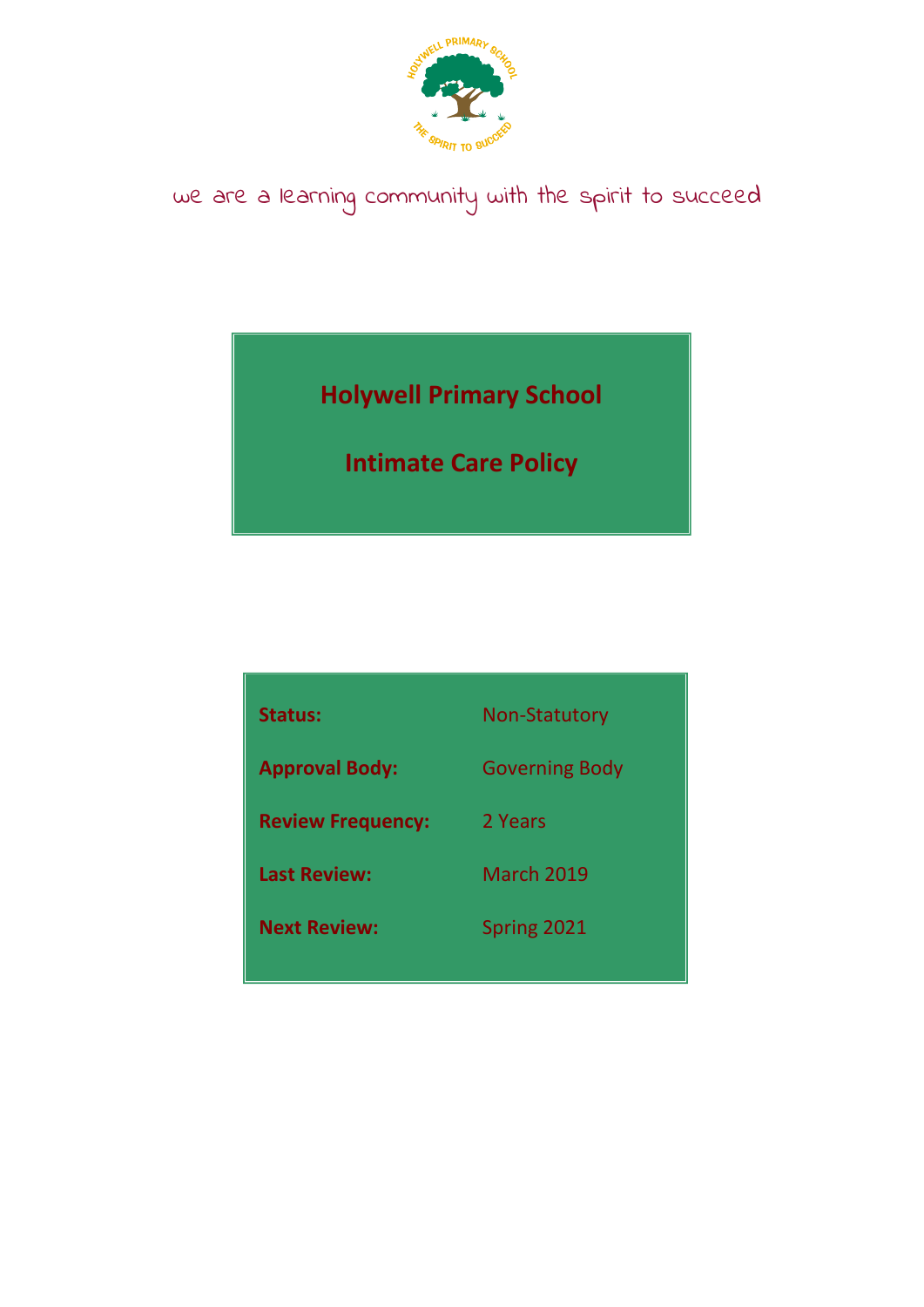### **Holywell Primary School**



### **Intimate Care Policy**

#### **Equalities Statement**

The Equalities Act provides protection for anyone who has a physical, sensory or mental impairment that has an adverse effect on their ability to carry out normal day-to-day activities. It is clear therefore that anyone with a named condition that affects aspects of personal development must not be discriminated against. It is also unacceptable to refuse admission to other children who are delayed in achieving continence. Delayed continence is not necessarily linked with learning difficulties. However, children with global developmental delay which may not have been identified by the time they enter a setting/school are likely to be late coming out of nappies.

Holywell Primary will endeavour to meet the needs of children with delayed self care in the same way as they would meet the individual needs of children with delayed language or any other kind of delayed development. Children will not be excluded from normal every day school activities solely because of incontinence.

#### **1. Introduction**

- 1.1 Staff who work with children will realise that the issue of intimate care is a difficult one and will require staff to be respectful of children's needs.
- 1.2 Intimate care can be defined as care tasks of an intimate nature, associated with bodily functions, body products and personal hygiene which demand direct or indirect contact with or exposure of the genitals. Examples include care associated with continence and menstrual management as well as more ordinary tasks such as help with washing or bathing.
- 1.3 Children's dignity will be preserved and a high level of privacy, choice and control will be provided to them. Staff who provide intimate care to children have a high awareness of child protection issues. Staff behaviour is open to scrutiny and staff at Holywell Primary work in partnership with parents/carers to provide continuity of care to children wherever possible.
- 1.4 Staff deliver a full personal safety curriculum, as part of Personal, Social and Health Education, to all children as appropriate to their developmental level and degree of understanding. This work is shared with parents/carers who are encouraged to reinforce the personal safety messages within the home.
- 1.5 Holywell Primary is committed to ensuring that all staff responsible for the intimate care of children will undertake their duties in a professional manner at all times. Holywell Primary recognises that there is a need to treat all children with respect when intimate care is given. No child should be attended to in a way that causes distress or pain.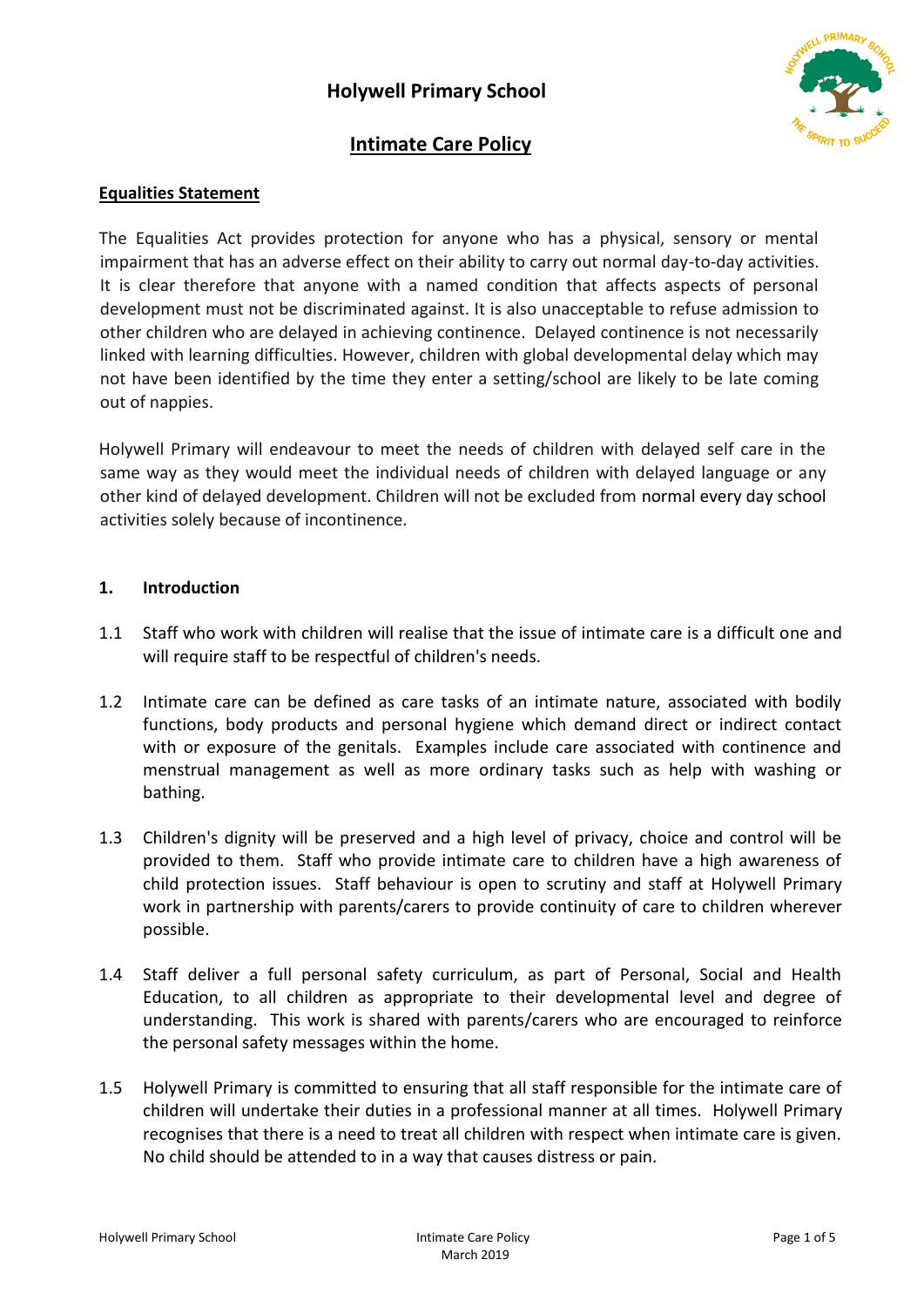#### **2. Our approach to best practice**

- 2.1 All children who require intimate care are treated respectfully at all times; **the child's welfare and dignity is of paramount importance**.
- 2.2 Staff who provide intimate care are trained to do so (including Child Protection and Health and Safety training in moving and handling) and are fully aware of best practice. Apparatus will be provided to assist with children who need special arrangements following assessment from physiotherapist/occupational therapist as required.
- 2.3 Staff will be supported to adapt their practice in relation to the needs of individual children taking into account developmental changes such as the onset of puberty and menstruation. Wherever possible staff who are involved in the intimate care of children will not usually be involved with the delivery of sex and relationship education to their children as an additional safeguard to both staff and children involved.
- 2.4 There is careful communication with each child who needs help with intimate care in line with their preferred means of communication (verbal, symbolic, etc.) to discuss the child's needs and preferences. The child is aware of each procedure that is carried out and the reasons for it.
- 2.5 As a basic principle children will be supported to achieve the highest level of autonomy that is possible given their age and abilities. Staff will encourage each child to do as much for themselves as they can. This may mean, for example, giving the child responsibility for washing themselves. A Personal Care Management Plan (see pro forma in the Appendix at the end of this policy) will be drawn up for particular children as appropriate to suit the circumstances of the child. These plans include a full risk assessment to address issues such as moving and handling, personal safety of the child and the carer and health.
- 2.6 Each child's right to privacy will be respected. Careful consideration will be given to each child's situation to determine how many carers might need to be present when a child needs help with intimate care. Where possible one child will be cared for by one adult unless there is a sound reason for having two adults present. If this is the case, the reasons should be clearly documented.
- 2.7 Wherever possible the same child will not be cared for by the same adult on a regular basis; there will be a rota of carers known to the child who will take turns in providing care. This will ensure, as far as possible, that over-familiar relationships are discouraged from developing, while at the same time guarding against the care being carried out by a succession of completely different carers.
- 2.8 Parents/carers will be involved with their child's intimate care arrangements on a regular basis; a clear account of the agreed arrangements will be recorded on the child's care plan. The needs and wishes of children and parents will be carefully considered alongside any possible constraints; e.g. staffing and equal opportunities legislation.
- 2.9 Each child will have an assigned senior member of staff to act as an advocate to whom they will be able to communicate any issues or concerns that they may have about the quality of care they receive.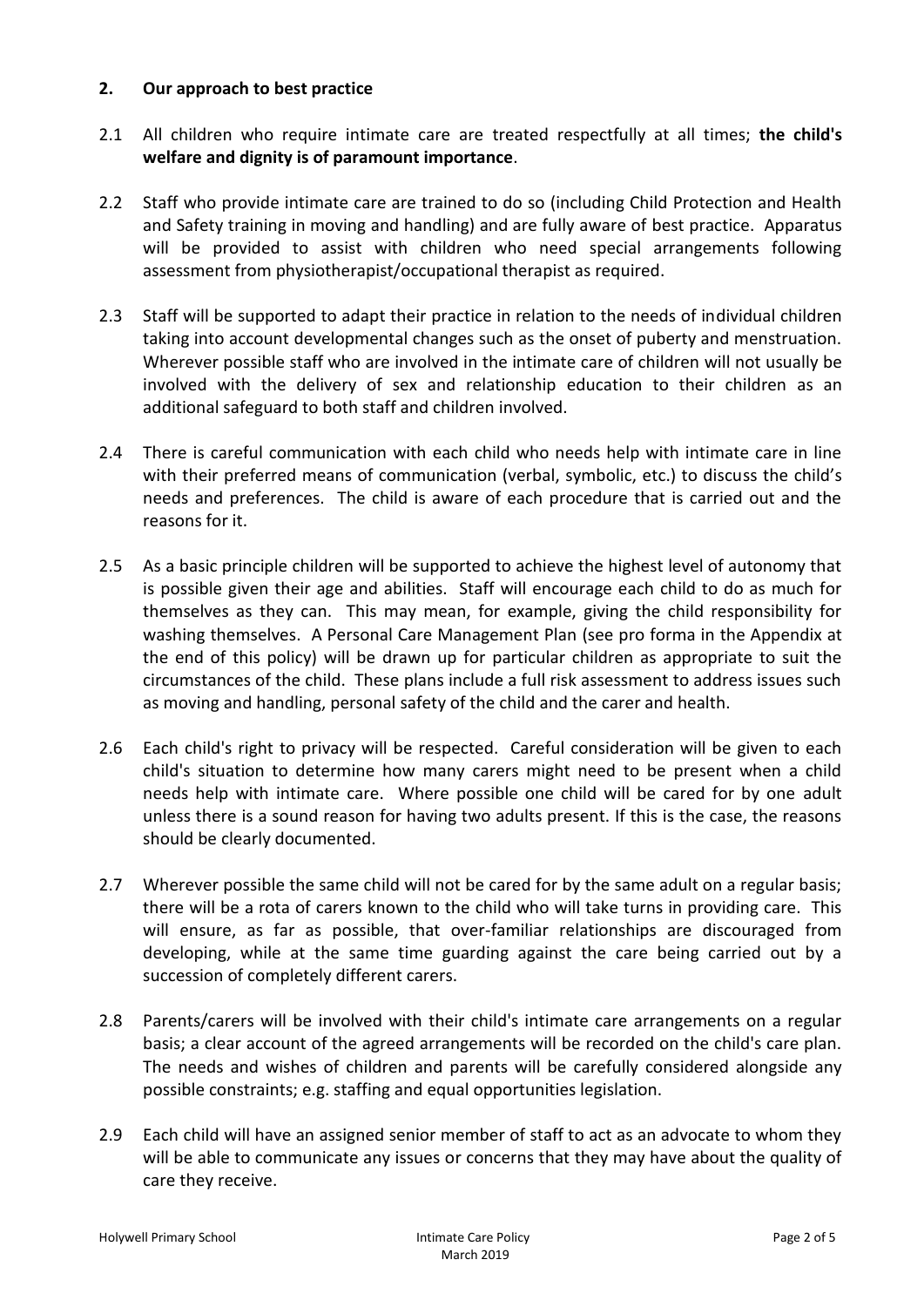#### **3. The protection of children**

- 3.1 Education Child Protection Procedures and Inter-Agency Child Protection procedures will be accessible to staff and adhered to.
- 3.2 Where appropriate, all children will be taught personal safety skills carefully matched to their level of development and understanding.
- 3.3 If a member of staff has any concerns about physical changes in a child's presentation, e.g. marks, bruises, soreness etc. s/he will immediately report concerns to the designated person for child protection. A clear record of the concern will be completed and referred to social care if necessary. Parents/carers will be asked for their consent or informed that a referral is necessary prior to it being made unless doing so is likely to place the child at greater risk of harm. (See the Child Protection Policy, available on the school's website).
- 3.4 If a child becomes distressed or unhappy about being cared for by a particular member of staff, the matter will be looked into and outcomes recorded. Parents/carers will be contacted at the earliest opportunity as part of this process in order to reach a resolution. Staffing schedules will be altered until the issue(s) are resolved so that the child's needs remain paramount. Further advice will be taken from outside agencies if necessary.
- 3.5 If a child makes an allegation against a member of staff, all necessary procedures will be followed (see the Child Protection Policy).

#### **4. Health & Safety**

In the event that staff need to attend to a child in an intimate manner, as part of Holywell Primary Health and Safety Policy, the following procedures should be enacted whilst on the premises:

- Staff to wear disposable gloves and aprons while dealing with the incident
- Soiled nappies to be double wrapped, or placed in a hygienic disposal unit
- Changing area to be cleaned after use
- Hot water and liquid soap available to wash hands as soon as the task is completed
- Hot air dryer or paper towels available for drying hands.

#### **5. Monitoring and review**

- 4.1 The effectiveness of this policy will be monitored by the Governing Body.
- 4.2 This policy will be reviewed every two years.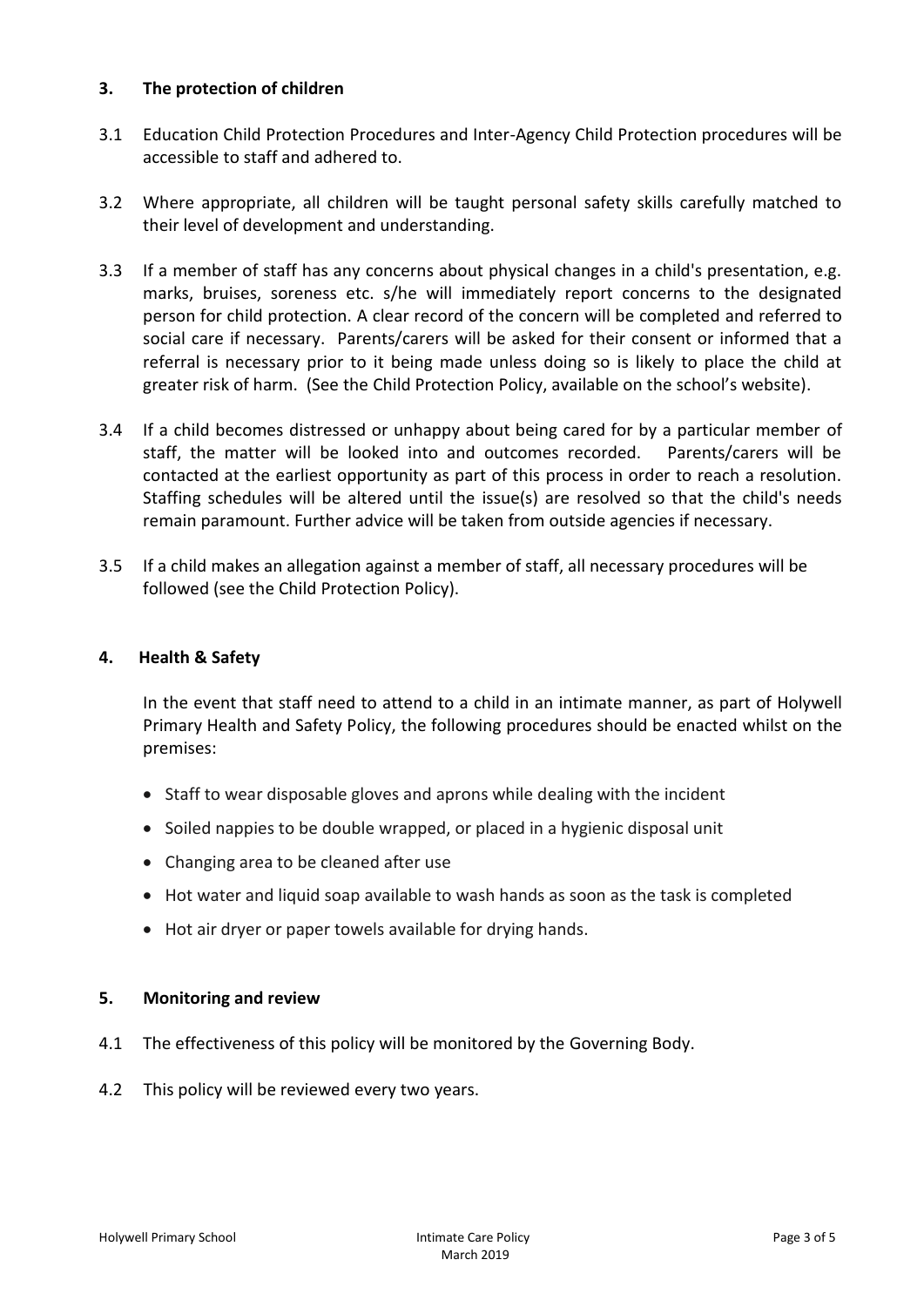# **Appendix**

# Personal Care Management Plan

| Child / Young Person's Name:           |  |
|----------------------------------------|--|
| Date of Birth:                         |  |
| Details of assistance required:        |  |
| Facilities and equipment: (Clarify     |  |
| responsibility for provision of        |  |
| supplies e.g.                          |  |
| parent/carer/school/other)             |  |
| Regular Named Staff Member             |  |
| <b>Regular Location for Change</b>     |  |
| Back up Staff Member                   |  |
| Training needs (individual staff must  |  |
| keep signed/dated records of           |  |
| training received in addition to       |  |
| school and setting held records. A     |  |
| record should be completed when        |  |
| training has been delivered and kept   |  |
| as part of the care plan)              |  |
| Curriculum specific needs:             |  |
| Arrangements for trips/transport:      |  |
| Procedures for monitoring and          |  |
| complaints: (including notification of |  |
| changing needs by any relevant         |  |
| party)                                 |  |
| Any Further Comments:                  |  |
|                                        |  |
|                                        |  |
|                                        |  |
| <b>Review Date:</b>                    |  |

This current plan has been agreed by:-

| <b>INCo Signature:</b>        | Date: |
|-------------------------------|-------|
| Class Teacher Signature:      | Date: |
| Teaching Assistant Signature: | Date: |
| Parent's Signature:           | Date: |